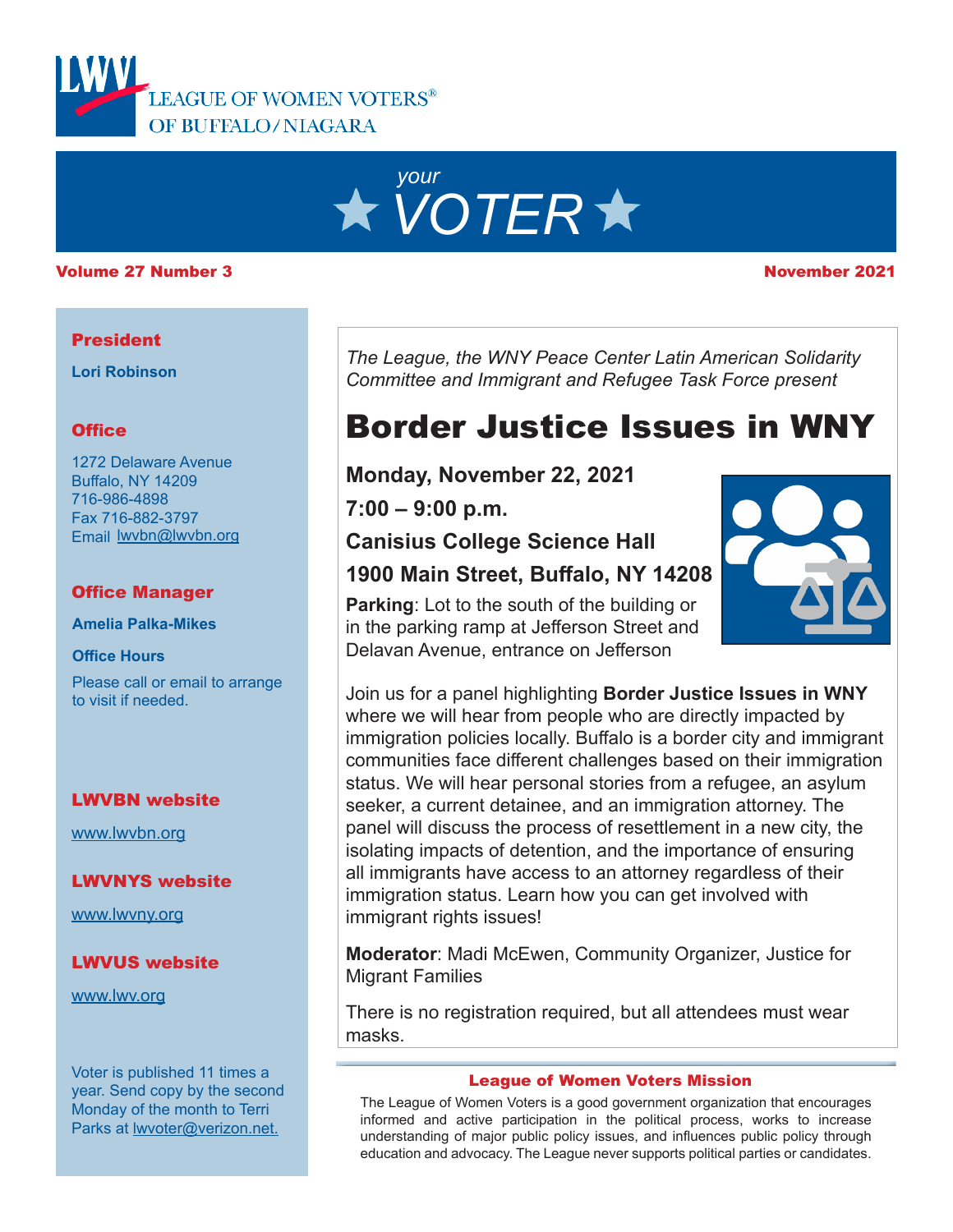### Getting Out the Vote in 2021

It has been a very busy election cycle so far. We partnered with: the League of Women Voters of New York State, PUSH Buffalo, VOICE Buffalo, the Buffalo Jewish Federation, Self Advocates of New York State, the Hispanic Heritage Month organizers, and the Buffalo Literacy Center.

**Vote 411.org**: Barb Jezioro coordinated our efforts for candidates for countywide offices in Erie and Niagara Counties and invited them to post their biographical statements and answer questions on Vote411.org for both the primary and general elections. Some responded, and voters have been able to compare candidates' points of view.

**Voter registration tabling**: We held 20 voter registration events at the ECC campuses, Villa Maria College, Medaille College, the University at Buffalo, and the Main Library. Twenty-two volunteers filled 30 tabling slots. We registered 127 new voters, made 216 contacts with those who were already registered, met 31 people who were not registered or who didn't plan to vote, answered 32 questions, and had 10 other interactions. We handed out seven absentee ballot request applications, 88 early voting site lists, 123 LWVBN information/reminder cards, 42 LWVNY Voting Guide Part I cards, 97 LWVNY Voting Guide Part II Cards, 40 TRY pamphlets, and 33 voter registration forms that folks took home to complete.

**Presentations/webinars**: On October 14, our League, in partnership with the Buffalo branch of the NAACP, Self Advocates of New York State (SANYS), and VOICE Buffalo, organized a webinar to explain four of the proposals on this year's ballot. I also explained those proposals at a statewide meeting of SANYS the previous day.

**The Doorknob Hanger Project**: With the help of Tyrell Ford of PUSH Buffalo, we identified 371 registered voters in six low-turnout precincts in two low-turnout Common Council districts in Buffalo. We selected voters who had a 40%-60% "voter propensity," likelihood to vote. We filled 400 large doorknob hangers with voting materials and handwritten postcards reminding recipients to vote on November 2. Volunteers wrote postcards, stuffed doorknob hangers, and distributed them in the six precincts. We have the names of these voters, and hope to research the results to see how many of those who received our information voted.

**Information and materials distribution**: In addition to materials distributed at voter registration tables and in doorknob hangers, we distributed 4,760 LWVBN reminder/information cards, 250 LWVNY Voters Guide I cards, 2,810 LWVNY Voters Guide II pamphlets in English, 996 Erie County early voting site lists, 200 LWVNY ballot proposal recommendation cards, and 1,367 LWVNY Voters Guide II pamphlets in Spanish to the following groups: the Buffalo & Erie County Public Libraries, PUSH Buffalo, the Buffalo branch of the NAACP, NOAH/Niagara, the Ahmadiyya Muslim Community, the Buffalo Literacy Center, VOICE Buffalo, Broadway Market, and the North Tonawanda Pubic Library. Self Advocates of New York State received an electronic copy of the LWVBN information/ reminder card and LWVNY Voters Guide Part II, and SANYS and the Ahmadiyya Muslim Community received copies of Barbara Gunderson's easier-toread PowerPoint on the ballot proposals.

**Volunteers who made it all happen**: Mike Egan, Jennifer Hoffman, Patti Meyer-Lee, Alberta Roman, Taylor Seitz, Fran Holmes, Terri Parks, Eileen Cassidy, Ann Zawicki, Onda Simmons, Kathie Macaluso, Lillis McLean, Sandra O'Hara, Nina Lukin, Shirley Joy, Liz McGough, Cindy Havey, Ramona Gallagher, Susan Dombrowski, Ruth Haines, Barb Jezioro, Alice Rosenthal, Joan Simon, Lauren and Dave Petit, Becca LaCivita and her team, Liz Zausmer, Barbara Gunderson, Margaret Sontag and her daughter, Lauren and Cindy Pristach, Peg Mergenhagen, Mary Scheeder, Janet Goodsell, Barbara Heifferon, Maria Evancho, and Lucy Rados.

*Barbara Gunderson, Voter Services Chair*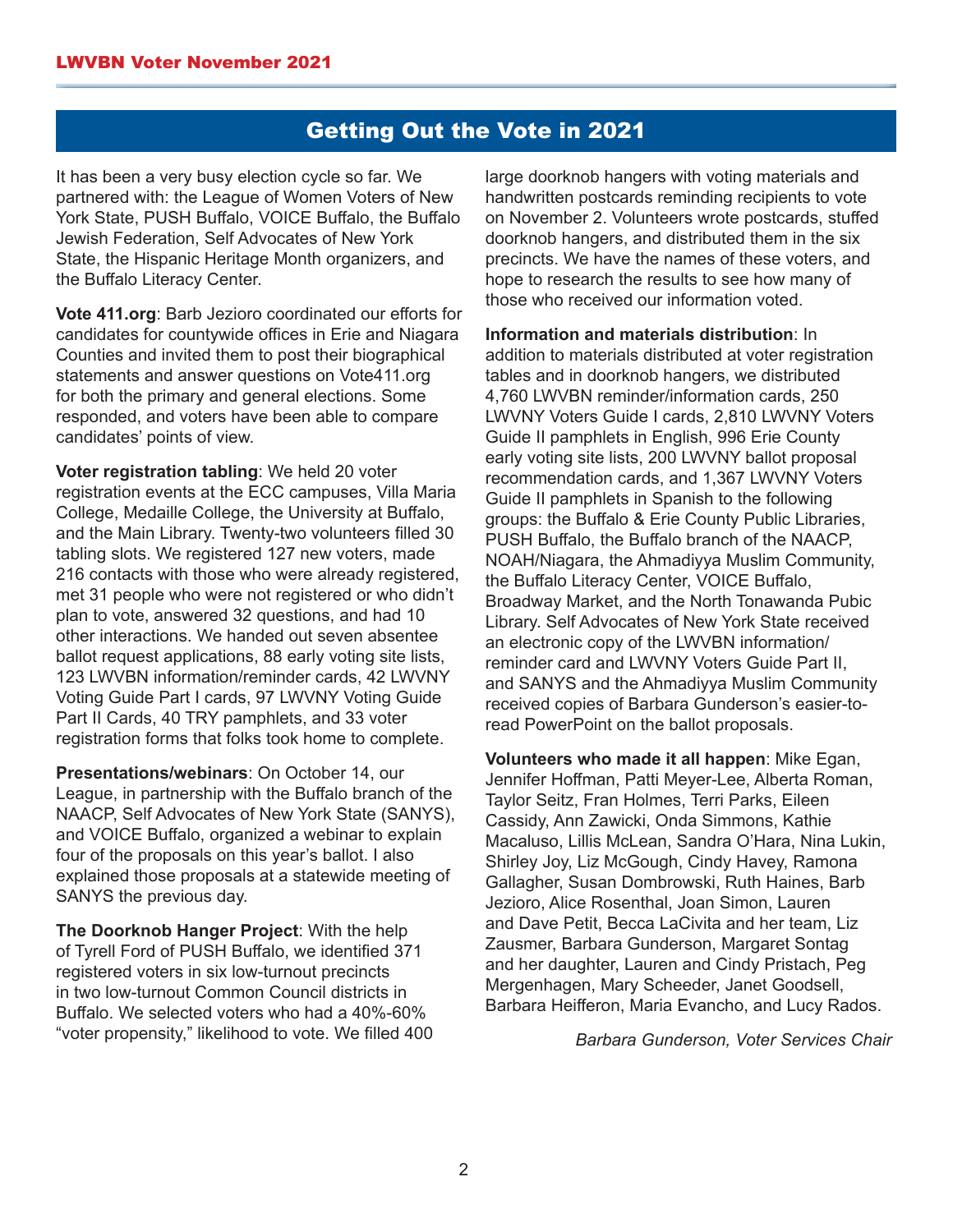### Additional Concerns about the West Valley Nuclear Site

#### *"O Canada, glorious and free! ….O Canada, we stand on guard for thee."*

Writing this on Canadian Thanksgiving, I could hardly fail to think about the first piece of League activity I encountered in my study of West Valley nuclear documents. Last week we put a copy of it into a League display at the North Tonawanda Library. The signature, Frances Arcara, Coordinator, LWV Lake Erie Basin Committee (LEBC), is at the bottom of a single-spaced, densely-reasoned five pages, followed by references and a technical report on soils characteristic of glacial lake deposits in this area. All of this is included as "Letter 39" in Appendix G to the *Draft Environmental Impact Statement on the Long Term Management of Liquid High-Level Radioactive Wastes Stored at the Western New York Nuclear Service Center West Valley*.

The Lake Erie Basin Committee minced no words in this 1981 statement to the Department of Energy: "The LEBC has commented four times previously on various proposals for the Western New York Nuclear Service Center site at West Valley New York." It goes on to review all the needs for research that it had previously pointed out after its extensive review of geological reports. Had any of their suggestions been followed? No, more extensive study was needed of the instability of the site.

A 1979 radiological survey had indicated that radioactivity was migrating off the site in water, but it was not clear what the source was: the Nuclear Regulatory Commission burial ground? The low-level (state) burial ground? The reprocessing building? This leaching threatened the Great Lakes, and along the way, the uptake of radionuclides into food plants and aquatic organisms. The League needed to know.

The focus of the LEBC statement was on international relations. Had Canadian citizens and public interest groups had an opportunity to comment on the proposals that had gone through the National Environmental Policy Act process in the U.S.? Their drinking water would be affected as well as ours by either small leaks or a catastrophic spill. "The LEBC is very concerned about the rising hostility between Ottawa and Washington about the whole range of problems such as fisheries, transborder air agreements, Great Lakes pollution, and taxation policies," they concluded, no need to add to the tension.

Does any of this sound familiar, 40 years later? (Fill in the blanks with COVID regulations and Canada's proposal to build a deep geological disposal site for nuclear waste near Lake Huron.)

*Pat Townsend*

### Great Decisions

The Great Decisions discussion group will meet via Zoom at 10 a.m. on November 4 to discuss Chapter 8 in the 2021 Great Decisions book: **The end of Globalization?** The Foreign Policy Association, which sponsors this discussion group nationwide, says this about the topic, **The end of globalization? by Anne O. Krueger**: "As the United States enters another election season, the merits and drawbacks of globalization are again being debated by the presidential candidates. With the passing of the Brexit vote and Donald Trump's America First doctrine,

protectionist policies have become more prevalent, challenging globalization. What is globalization and how will it be affected by protectionist trade policies? How will the United States and the world be affected by such policies? Is globalization really at an end, or in need of a refresh?"

Toni Cudney will lead the discussion. Contact Fran Holmes by phone or email for additional information.

*Fran Holmes, Coordinator for Great Decisions*